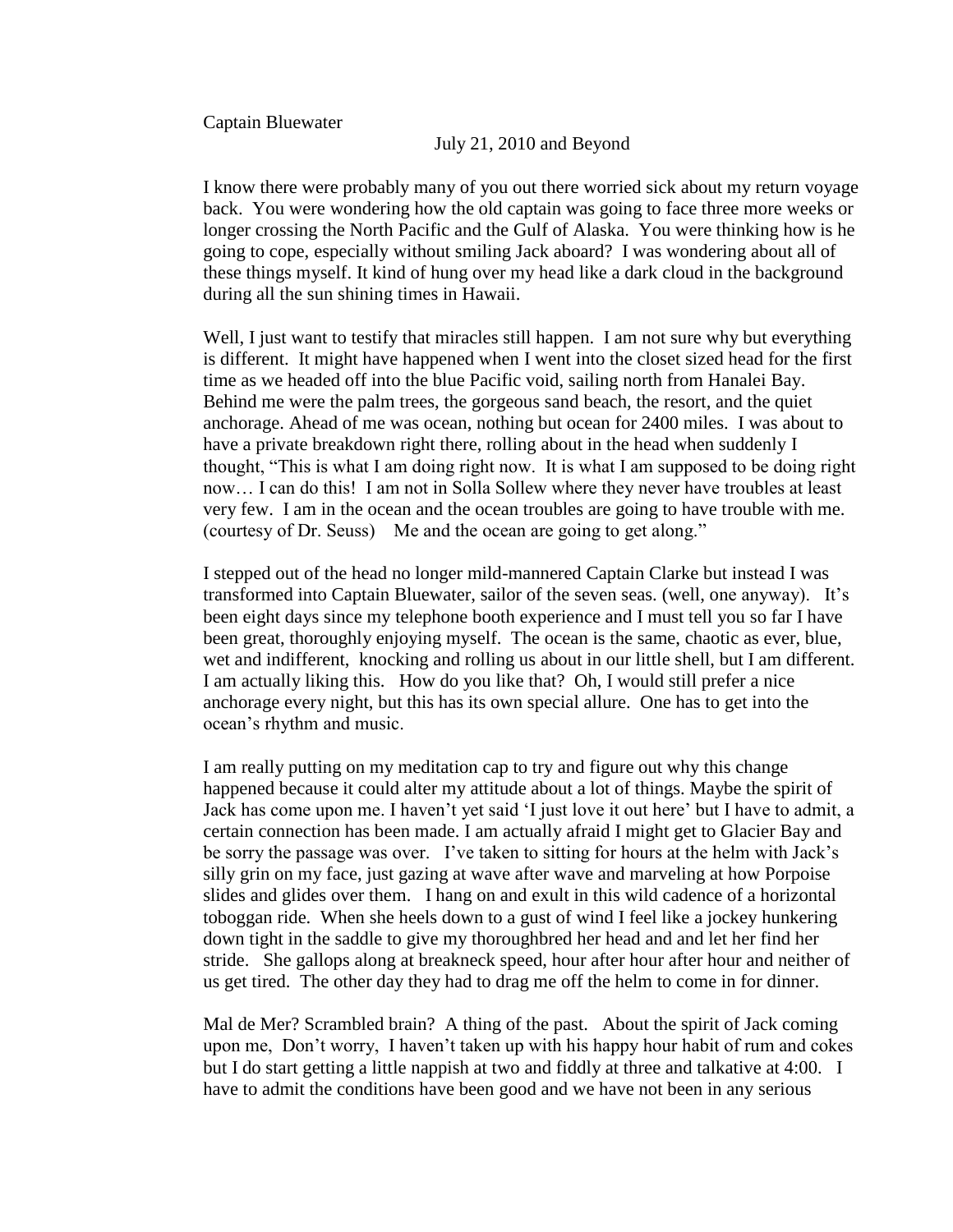weather so my grand attitudes could deteriorate quickly should the ocean become unkind. I also have to admit that I like being on the homeward journey to the north and I also have to admit to fears of notorious Gulf of Alaska low pressure systems. I will be happy to get across and into the inland waters. In spite of all that I know that something has changed

I"m trying not to be smug about my new found buoyancy as I go whistling about the boat. Lyza looks strangely at me once in awhile as though I am somebody different. (I told her I"m captain blue water now) I swing through the boat from one hand hold to another like Tarzan to land nimbly on my feet in front of her with a grin to ask if she needs anything. Then I am off to tend to the rigging or something. Lyza is doing very well too but on the way over she was pretty much Jane, catering to all our needs and coming up with splendiferous meals and going on about how she could do this indefinitely. Then she had a little bout of vertigo in Maui that shook her confidence a tad so for the first few days on the way back she was a little unsteady in her head. It was nice to have the shoe on the other foot for awhile and be able to affirm my male capableness.

I have decided the ocean though scary and unmannerly, is, after all a compatible enough companion if you just accept her as she is. I have also firmly decided I don"t really want to get to know her cantankerous side. Suffice it to read other people"s sea war stories. "Just keep thee steady trades up all the way to Alaska please Lord."

The crew is also compatible enough now reduced to Matt, Chris, Myself and Lyza. Lyza likes being with the boys well enough, especially her boys, though we aren't the female conversationalists she is used to. Matt and Chris are fairly laid back types and easy to please. They are also very willing workers as crew. Time has a way of becoming simultaneously shortened and lengthened out here kind of like what I think eternity to be like. You can"t be anxious to get anywhere or meet schedules and deadlines because the Porpoise ain't going to go any faster and the ocean won't get any smaller. You are just there existing, and every moment is everything and nothing. The shifts, the meals (especially the meals), the readings and the sleepings tick off the days and nights until you wonder if this is all there is and all there ever has been. Nights are a wonder under the Milky Way on a moonless night where no artificial light dims the brightness and closeness of the heavens. Under sail there are no sounds but the wind in the rigging, the rush of water on the hull and Porpoise"s few arthritic creaks and groans. You are alone and your aloneness is good and where God waits and watches. Daylight touches the horizon, first a dull lightness you think you are imagining. Then there are wave outlines, and movement discernable beside the boat, until suddenly you know again where east is and the light collects in a gathering place on the sea. Brighter and brighter the glow, and shapes of clouds hang on the rim of the world changing color from grey to white to yellow-gold to orange-red and then the psalm comes to life. "In them He has made a tabernacle for the sun, who comes forth as a bridegroom from his chamber and rejoices as a strong man to run a race."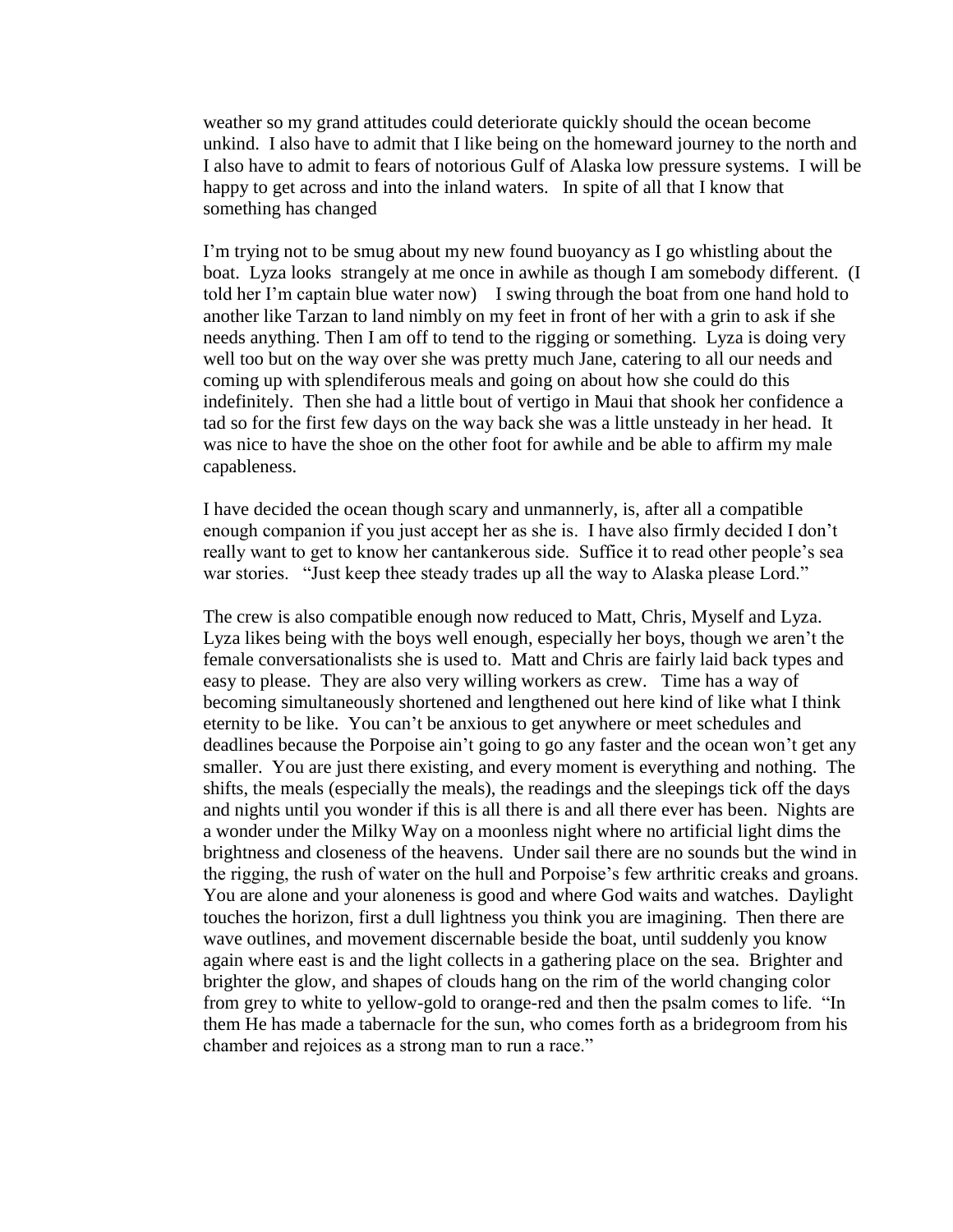Another day has begun and the morning watchman shakes the cold from his limbs and removes his hood to receive the beginnings of the morning rays to warm his body and soul until the rest of the crew begins to stir and then… Coffee! Oh yes blessed coffee!

The sea has given up three Mahi Mahi to us while still in tropical waters, which we feasted upon royally. No tuna found us but later 500 miles out from Alaska much to our surprise we caught a salmon on our tropical rapala plug and then another. What royal feasting it is to harvest your own fish from the sea as you go. We have had a raucous but fair wind passage so far with the trade winds serving us well. We make a heading of almost due north which is how we go round the north pacific high and then swing slightly east to 35 degrees and Glacier Bay. That turn we have now made on the tenth day which is in good time. It is said this leg of the trip is a fair bash to head north into the northeasterly trades especially if they are blowing hard. They blew softly for us at first, a nice fifteen knots on the beam slightly more easterly so as to help us keep the heading. Sometimes you have to almost head for China at first to get round the high so you can head home. We only gave up two degrees longitude over the ten days (that"s about 120 miles). We have now made this back up on our turn to the east and are currently 43 degrees North and 158 west, which by the twelfth day is somewhere along the Oregon Coast. Every day the water and air get a few degrees cooler until we had to get out of our shorts and into our pants and sweatshirts. I even put on a pair of socks today, first in two months. You don"t really need clothes in Hawaii. We did wear some however.

We are definitely missing Jack but on the other hand I kind of like being the undisputed captain. Lyza insists on being called co-captain instead of first mate, which is OK by me as long as I still get to wear the hat and be in charge when it really counts. Without Jack around I make all the calls about sail changes and observations about weather and where we should head and how we should catch fish. I've even taken to grimacing when someone asks me a question and saying 'Waaaalllll....I don't know about that' and then laughing in that nobody knows sort of way. The boys let me have my way but I can"t pull the wool over their eyes with yarns that never happened. They know too much. We figure Jack is still watching over us through the satellites as we send out our co-ordinates through the sat phone and wait for weather info to come back through Al, Jack"s friend. Problem is Jack took off on vacation just as we left Hawaii so we haven't heard a thing from him but we already know what he would say.

"Well you pretty well gotta just take what you get anyway. There"s nothing you can do about it." So much for worrying about weather reports.

As I have already said I have made emphatic agreements with the Lord about storms in the Gulf of Alaska and this trip back. I just want to get home and I don"t want any sermon illustrations or book anecdotes to color our way. It's not worth it. I am tired of being sermon fodder. I figure I can talk about the benefits of heaving to in storm conditions without actually being in one. Somehow I don"t think God thinks so, because He sure lets the storms happen. Be that as it may I have still been very clear about this particular sailing trip. I believe He has heard and is being kind to me. That"s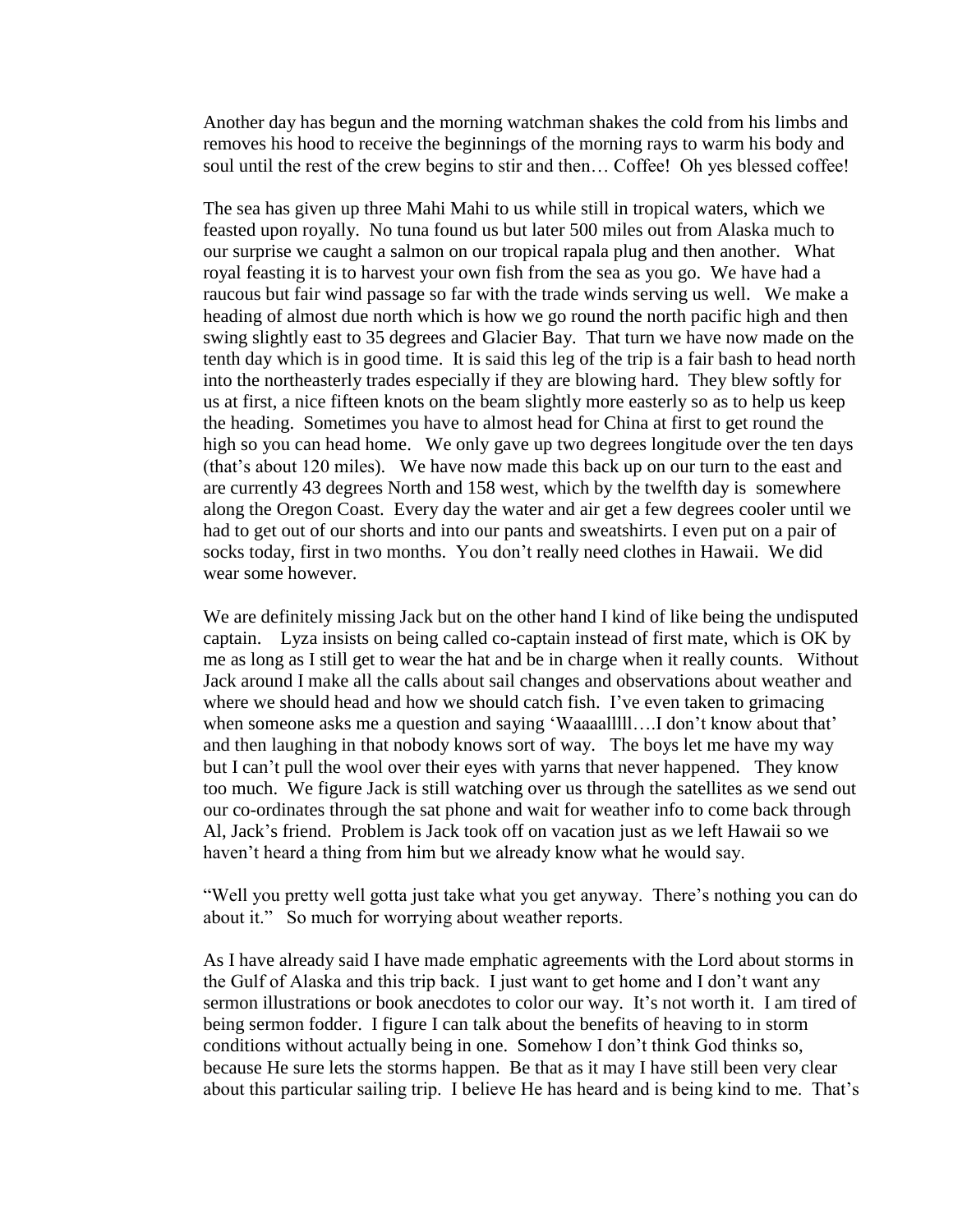my position anyway but I suppose it's a little like Jack and his weather comments. You pretty well have to take what you get like it or not. There"s not a lot of bargaining with the Almighty. Maybe a little if you are Abraham or something.

Oh by the way, along those lines, I have some backsliding that I have to confess which occurred around a little incident the other day. It happened like this. Night before last I was descending the companion way in the dark about 11:30 when I noticed an alarm had gone off on the panel. On closer inspection it was the oil pressure alarm. I quickly turned the engine off, got down into the compartment to pull the dipstick. The oil didn"t even appear on it. I started adding oil to discover it needed two full gallons to come back on the stick. That was totally frightening. It was only ten days previous in Hanalei bay where I checked it and marveled at how little oils this engine burned. Something more drastic than burning oil had to be happening. I was just about to turn the engine back on when I had a strong check in my mind. If I just turned the engine back on we could soon be out of engine oil in short order and I had only two liters left to spare after the two gallons. There was no oil in the bilge nor blue smoke when the engine ran. There had to be an unusual cause. What? We had been sailing steady for the last week but now we were in the doldrums. We either sat and drifted or ran the engine. No engine was a disaster I didn"t want to contemplate.

I won"t bore you with all the engine part terminology but suffice it to say something or someone put a hand on my shoulder and cautioned me not to turn the engine back on with out thinking the situation out. What I suspected was that the oil cooler had failed. It was the only explanation I could think of as to where all that oil could have gone (If this component breaks down oil from the engine can leak into the raw seawater that cools the engine and pass out into the sea with the exhaust water without you noticing it.) My mentor, the previous Porpoise owner, had taught me to always carry a spare everything. I pulled out my spare oil cooler and decided to change it. (Not a pleasant prospect at 1:00AM in a rolling ocean) With no more spare oil and twelve hundred miles to the nearest shore and store it was not an option to misdiagnose our situation. Chris got out of bed and helped me dis-attach oil lines and water lines and insert our spare part. After a bout with a rusted bolt on a clamp and some resisting of some long unused language that sprung to mind the job was done and we moved to the ignition key with heart in our throats. Engine fired, cooling water flowed out the exhaust with no evidence of escaping oil and we were moving again. You can"t imagine the anxiety of not moving when you are where we were. For the next few days my eyes remained glued to the oil pressure guage and the exhaust water while under power. Thankfully a light breeze arose just after fixing the part and we sailed the rest of the night and on into the next week except when charging the batteries.

So what was the backsliding about? The back sliding occurred later in the night and the next morning when I awoke after about three hours sleep and let my mind run away with me. My overwrought brain went through all the worst case scenarios you could imagine. It went something like this. What if the engine is wrecked or even if it just needs a major rebuild. What if I used the wrong kind of oil when I changed it in Honolulu. (I had used a new engine oil upon recommendation of my mechanic) If the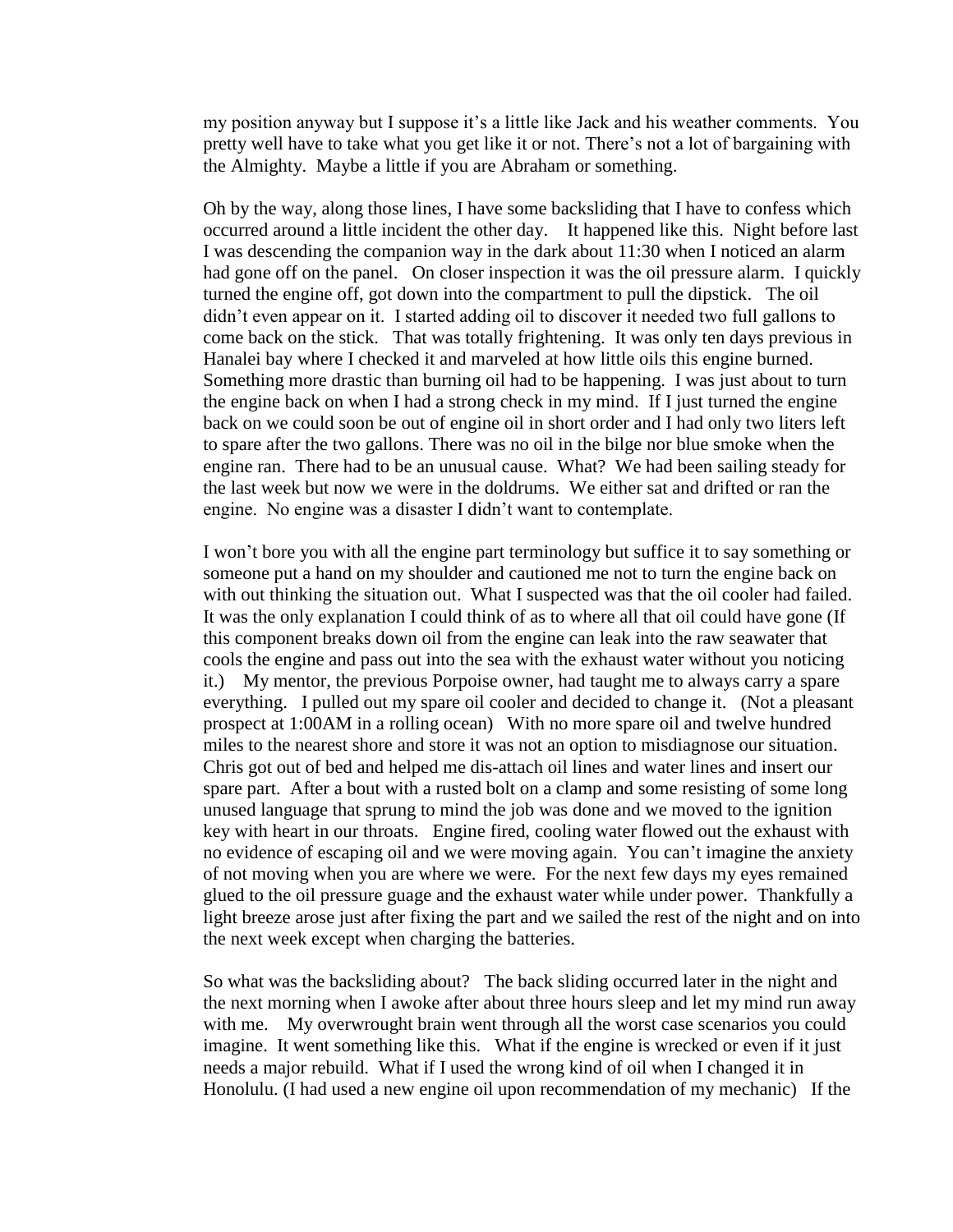engine is gone then we are totally reliant on the wind and who knows what it will do. (It blows withersoever it willeth you know). If we can"t use the engine then our batteries will wear down. Then we"ll lose all the food in the freezer and fridge and eventually our electronic gear will fail. (That means ultimately the GPS without which we are pretty much lost.) Lyza and Chris have been taking sun sights with the sextant but that's been just a little shall we say.... unreliable). We could be reduced to... let's see the sun rises in the east and goes down in the west. Let"s head for the sun. That will work while the sun is up. Sort of. By the end of my imaginings we were a drifting ship traveling in circles with our emaciated bodies clinging to the lifelines under a merciless sun. Yes we did have a back up GPS that could run on batteries and yes we still had a compass and yes we were after all a sailboat but you know how it is when your mind takes off and it's not hard to get on the fearful side out here.

Then I went beyond the mere survival aspects and took on our prospects for life in general even supposing we survived. Even if we could manage to sail back to civilization we would have to head for a place to repair the wrecked engine. Victoria instead of Alaska likely, and whatever the engine repair was it could take weeks to rebuild. Mechanics are too busy in the summer to have time for major jobs. Then of course the cost when we were already stretched beyond our limit with this adventure. Of course we would have to cancel the charter we had lined up which was going to help us pay for our expenses. By the end of my dark morning musings we were either lost at sea resorting to cannibalism or we had made it home to face financial disaster and a life of begging on the streets. By coffee time I had confessed to Lyza my dark contemplations of the betrayal of the universe. She had given me her pitying "you are really a sad case' look, patted me on the head and talked me down and back to reality.

"What is reality" I said looking at her plaintively. She said, "Reality is… this is a sail boat.... A sail boat.. It sails. We sail. What do you think they did for centuries without motors and electronics.

"Yeah but what about our finances? We would be ruined."

She stared me down. "You…. such a great man of faith. God has been so unfatithful in providing for us in the past that we should now assume He now wants to wipe us out. We should assume He has set us up here to be a welfare case. Come on. Get a grip on yourself. We"ll just do whatever we have to. It will be Ok. God loves us and He"ll get us through it whatever it is. There"s no use fretting about it. "

She's such a little squirt to always be putting me in my place. Nevertheless considering I had been up all night with my face in the bilge trying to be Christian in my language toward obstreperous nuts and bolts she was pretty compassionate, She told me she could really understand how I might have gotten in such a state. She"s always been good about the emotional validation thing. Anyway I did come out of it but that"s my confession and I am ashamed that I gave in to the sea demons of fear so easily. By lunch time we had run a couple of hours on the engine without any loss of oil and I was back to my captain bluewater self.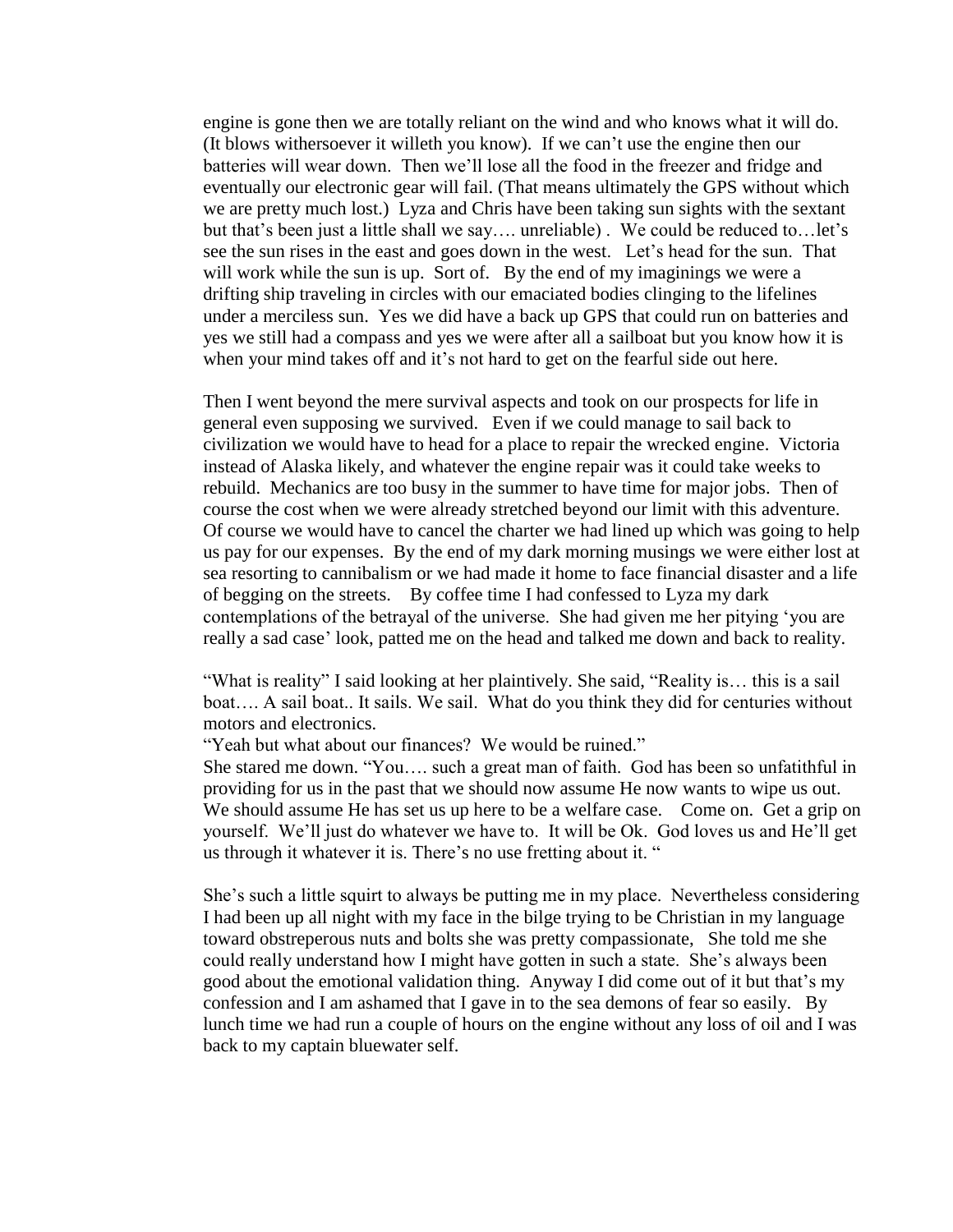Matt keeps insisting we aren"t drilled enough in safety procedures especially in the matter of saving a man gone overboard. Our usual victim for such exercises is George a floating buoy with a red and yellow distress flag on it. On sail training trips we throw him overboard while under sail and then have to come about and rescue him before he drowns. So the other day we were hove to in the middle of the ocean in order to bring in a Mahi Mahi that Chris hooked and while we were trying to land it Matt decides to take a bucket bath for some reason. Matt is like this especially with regard to water warm or cold. While scooping with a bucket of sea water to douse himself it became unhooked and floated off behind us while hove to. All of a sudden Matt figures it is rescue man overboard time. I would probably have just let the bucket go, but you know I have to appear ready in season and out of season, so I proceeded to try to bring the boat out of hove to position and rescue the bucket. All this in a 20 knot wind. We had never tried the exercise from the hove to position before and suffice it to say we got all fouled up made a pass at the bucket, missed it and then lost complete sight of it. Now it's out there with Wilson floating about the seas looking for its owner. Of course this only confirmed to Matt that if he falls over board he will only suffer the same fate as the bucket and Jack's word's of 'if you fall overboard just sink fast' were not much comfort.

These are about the only excitements as we make up our days sailing, sailing and more sailing over this eternity of ocean. I"ll report in again if anything eventful turns up as long as it's not storms. Remember, no storms.

## \*\*\*\*\*\*\*\*\*\*\*\*\*\*\*\*\*\*\*\*\*\*\*\*\*\*\*\*\*\*\*\*\*\*

Soooo... We made it. That's right the old Porpoise is steady as a rock and motoring down a calm little channel on its way to pick up Julie, Kai and Carol (Chris"s mom) in Juneau Alaska. We've been sleeping in calm anchorages now for five nights and is that ever blissful sleep. I can"t believe we did it.

We sailed right across the pea pickin' ocean for heaven's sake. For seven days after the tropical trades we traveled through thick ocean fog with almost zero visibility and it got colder and colder and colder. It was fog, fog, fog, fog every day every night and every morning. We began to feel like we had drifted into some whitened twilight zone from which we would never return. No dreams came true like in the Voyage of the Dawn Treader but we did wonder if we would ever come out or if there was any other world than our little boat capsule kept lit by the twelve volt bulbs and warmed by the little diesel heater which became a very beloved piece of equipment. Though our world was reduced to 100ft of visibility we also knew we sailed upon a vast ocean crisscrossed by huge freighters which could plow over top of the Porpoise and bury us without waking the captain. We could imagine the huge prow suddenly emerging and towering over us without notice to our quick demise. Our only defense was again the tiny GPS screen and the little red triangles that materialized on it when a freighter was ten or twelve miles away. If the GPS range was set on a large setting like 25 miles the triangle could appear upon us in what appeared as an immanent collision course. After the first few initial shocks we discovered upon investigation that they were still ten miles off and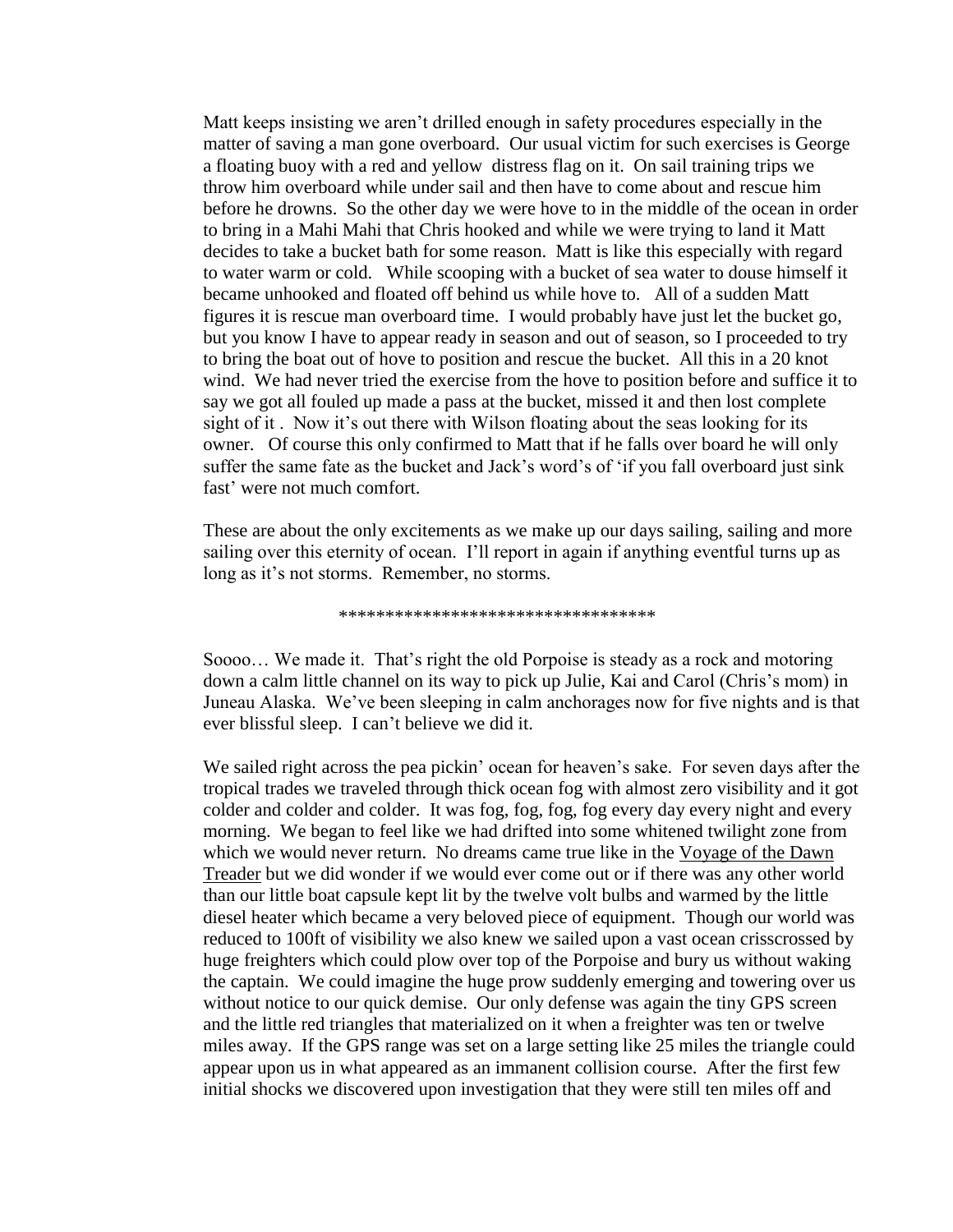were far from hitting us. We would try to rouse them especially at night on the VHF radio channel 16 to make sure they knew we were there and that a little red triangle was also appearing on their screens that said "Porpoise, little insignificant sailing vessel. Don't run it over and make a miserable end of the old pastor alias 'captain bluewater'."

"Hallo, this is the sailing vessel Porpoise hailing the freighter five miles off to our starboard. Do you read?" ...........Silence.............. "This is the sailing vessel Porpoise..etc…..etc…" …… Finally …….. "This is tanker Arctic Stalker. What you want?"

"Uh this is the sailing vessel Porpoise on a heading of 155 degrees magnetic at 43 degrees north and 145 degree 35 minutes west heading for Sitka, Alaska. We just want to make sure you know we are here and don"t run us over."

"Hokay…..Porpoise….we do not see you yet. What you say you are?" "We are a sailing vessel you bonehead and we don"t want to be another accident statistic because you are asleep, or watching movies on the bridge or playing Parcheesi while you should be watching for people like us" (We didn't really...) "HO...Hokay" we see you now on radar."

"Do you see us on your AIS?"

 "No…. didn"t see you. Ah, Ah….now we see you…. Hokay Porpoise … you okay now we no run you over… … Have nice trip."

We thought the fog would never end and actually it never did completely, though it began to turn more into an Alaska drizzle. It's always cold and wet in this part of the world even in mid August. We are beginning to suspect we will not really see summer this year. I guess that is penance for our time in Hawaii. We were back in full layered clothing and rain gear feeling like we were headed to the Arctic Circle. The wind kept up and we were on a starboard tack almost the whole way which was very unusual. This meant we sailed off the north pacific high the whole way without picking up the westerlies and also escaped the low pressure systems that roll off the top of the high. Three days out of Sitka we picked up the northwest winds and switched to a port tack speeding along under winds gusting into the thirties. Finally we came into Sitka harbor in the darkness of night on the twentieth day. Twenty days is an amazing time in which to make this crossing which can easily run to four weeks. Thank you Jesus!!!! I am a coastal sailor again but also a blue water guy. We can do this.

I must tell you we were accosted about five hundred miles out by a humungous fin whale. Fin whales are the second biggest mammals in the world next to blue whales (we looked him up when we got to Sitka). This one charged up on us out of the blue or I should say grey, and made sport with the Porpoise for about forty minutes while we were alternately shrieking with delight and biting our fingernails in fear that he would knock our rudder loose. Evidently he took our name Porpoise literally and acted like a porpoise himself gamboling about the bow and then sounding to reappear fifteen feet off our stern as though he had taken the fish line we had out. I have a picture of Matt holding the fish pole gesticulating madly with this gargantuan whale on his line off the